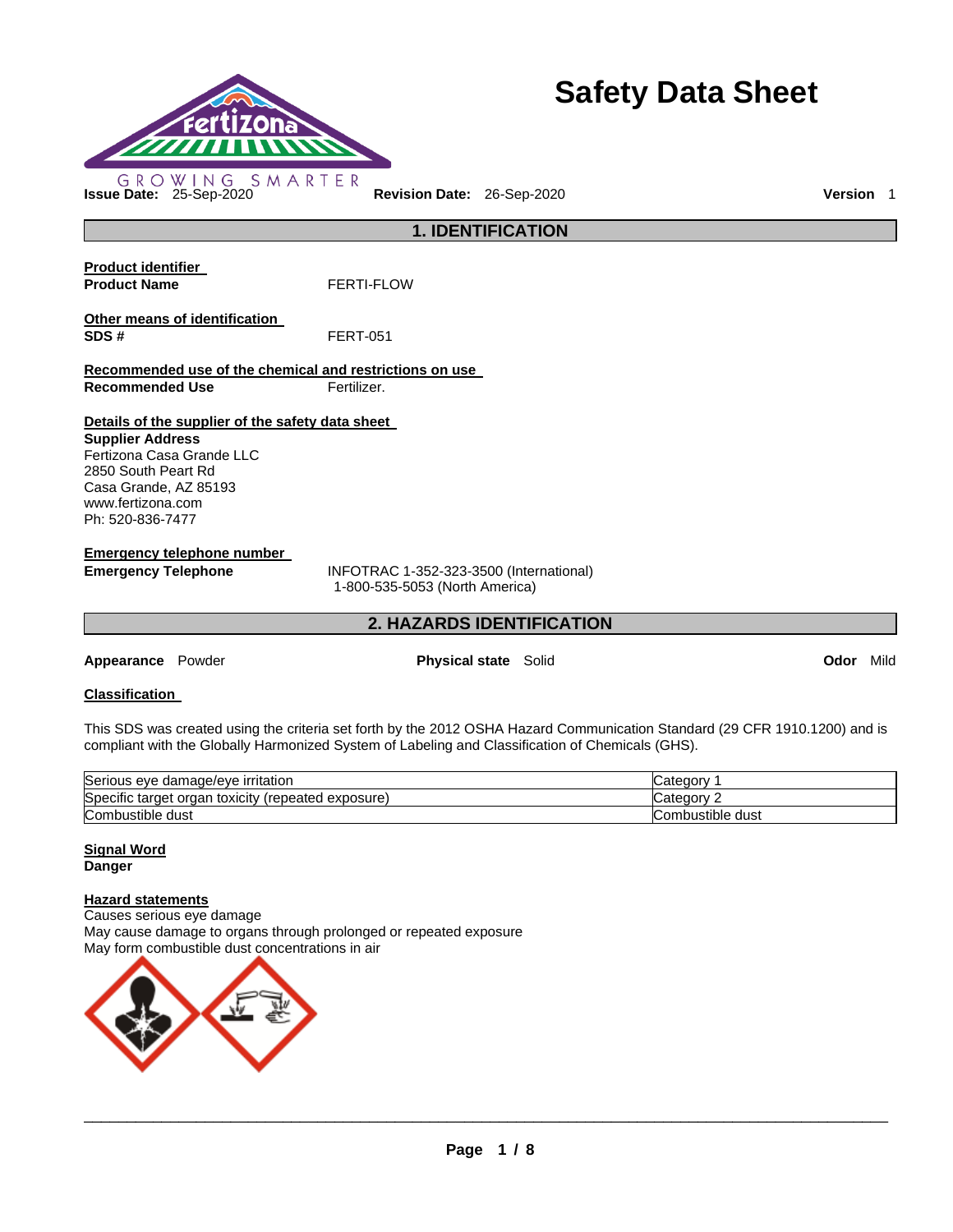#### **Precautionary Statements - Prevention**

Wear protective gloves/protective clothing/eye protection/face protection Do not breathe dust/fume/gas/mist/vapors/spray

#### **Precautionary Statements - Response**

Get medical advice/attention if you feel unwell

IF IN EYES: Rinse cautiously with water for several minutes. Remove contact lenses, if present and easy to do. Continue rinsing Immediately call a poison center or doctor/physician

\_\_\_\_\_\_\_\_\_\_\_\_\_\_\_\_\_\_\_\_\_\_\_\_\_\_\_\_\_\_\_\_\_\_\_\_\_\_\_\_\_\_\_\_\_\_\_\_\_\_\_\_\_\_\_\_\_\_\_\_\_\_\_\_\_\_\_\_\_\_\_\_\_\_\_\_\_\_\_\_\_\_\_\_\_\_\_\_\_\_\_\_\_

### **Precautionary Statements - Disposal**

Dispose of contents/container to an approved waste disposal plant

#### **Other hazards**

Toxic to aquatic life with long lasting effects

### **3. COMPOSITION/INFORMATION ON INGREDIENTS**

Please also refer to subsequent sections of this SDS for additional information regarding the components of this product.

**Chemical Nature Please see products label for more info.** 

| <b>Chemical name</b>          | <b>CAS No</b>      | Weight-% |
|-------------------------------|--------------------|----------|
| Proprietary Ingredients       | <b>PROPRIETARY</b> | 45-60    |
| Zinc Oxide                    | 1314-13-2          | <15      |
| Manganese Sulfate Monohydrate | 10034-96-5         | <10      |
| Zinc sulfate                  | 7446-19-7          | <5       |
| Sucrose                       | $57 - 50 - 1$      | <5       |

\*\*If Chemical Name/CAS No is "proprietary" and/or Weight-% is listed as a range, the specific chemical identity and/or percentage of composition has been withheld as a trade secret.\*\*

### **4. FIRST AID MEASURES**

### **Description of first aid measures**

| <b>General Advice</b> | Provide this SDS to medical personnel for treatment.                                                                                                                                          |
|-----------------------|-----------------------------------------------------------------------------------------------------------------------------------------------------------------------------------------------|
| <b>Eye Contact</b>    | Rinse cautiously with water for several minutes. Remove contact lenses, if present and<br>easy to do. Continue rinsing. Immediate medical attention is required.                              |
| <b>Skin Contact</b>   | Wash with plenty of water. Take off contaminated clothing. Wash contaminated clothing<br>before reuse. If skin irritation persists, call a physician.                                         |
| Inhalation            | Remove exposed individual(s) to fresh air for 20 minutes. Consult a physician/poison center<br>if individual's condition declines or if symptoms persist.                                     |
| Ingestion             | Rinse mouth. Do NOT induce vomiting. Drink 1 or 2 glasses of water. Never give anything<br>by mouth to an unconscious person. Call a poison center or doctor/physician if you feel<br>unwell. |

### **Most important symptoms and effects, both acute and delayed**

| <b>Symptoms</b> | Causes serious eye damage. May cause skin irritation. May be harmful if swallowed. May |
|-----------------|----------------------------------------------------------------------------------------|
|                 | cause nausea, vomiting, stomach ache, and diarrhea.                                    |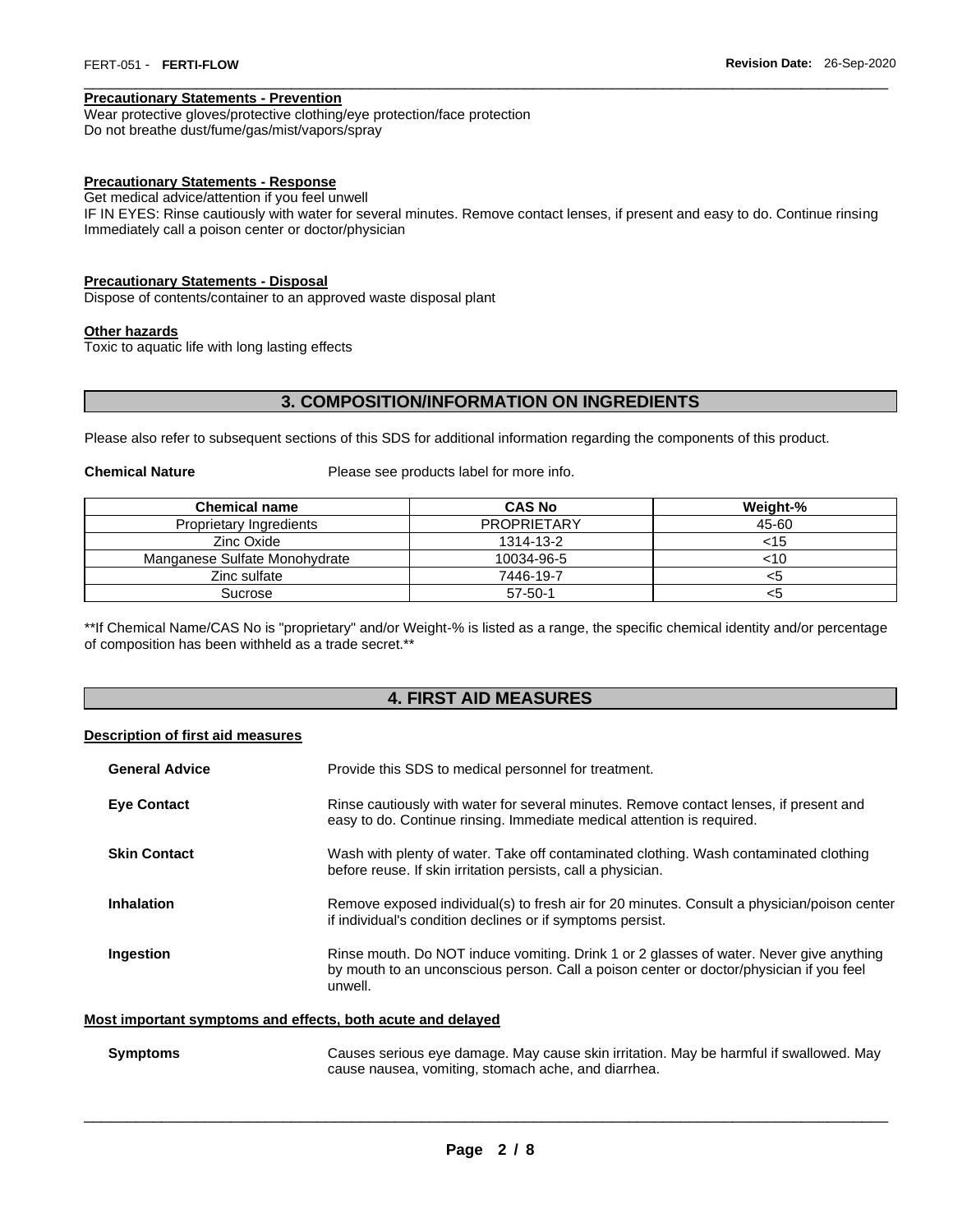#### **Indication of any immediate medical attention and special treatment needed**

**Notes to Physician**  Treat symptomatically.

### **5. FIRE-FIGHTING MEASURES**

\_\_\_\_\_\_\_\_\_\_\_\_\_\_\_\_\_\_\_\_\_\_\_\_\_\_\_\_\_\_\_\_\_\_\_\_\_\_\_\_\_\_\_\_\_\_\_\_\_\_\_\_\_\_\_\_\_\_\_\_\_\_\_\_\_\_\_\_\_\_\_\_\_\_\_\_\_\_\_\_\_\_\_\_\_\_\_\_\_\_\_\_\_

#### **Suitable Extinguishing Media**

Use extinguishing measures that are appropriate to local circumstances and the surrounding environment.

**Unsuitable Extinguishing Media** Not determined.

#### **Specific Hazards Arising from the Chemical**

May form combustible dust mixtures with air.

**Hazardous combustion products** Carbon oxides.

#### **Protective equipment and precautions for firefighters**

As in any fire, wear self-contained breathing apparatus pressure-demand, MSHA/NIOSH (approved or equivalent) and full protective gear.

### **6. ACCIDENTAL RELEASE MEASURES**

#### **Personal precautions, protective equipment and emergency procedures**

| <b>Personal Precautions</b>                          | Wear protective clothing as described in Section 8 of this safety data sheet. Ventilate area<br>of leak or spill.              |  |
|------------------------------------------------------|--------------------------------------------------------------------------------------------------------------------------------|--|
| <b>Environmental precautions</b>                     |                                                                                                                                |  |
| <b>Environmental precautions</b>                     | Do not allow into any sewer, on the ground or into any body of water. See Section 12 for<br>additional Ecological Information. |  |
| Methods and material for containment and cleaning up |                                                                                                                                |  |
| <b>Methods for Containment</b>                       | Prevent further leakage or spillage if safe to do so.                                                                          |  |

| <b>Methods for Clean-Up</b> | Avoid creating dust. Use only non-sparking tools. Use explosion proof equipment. Reclaim |
|-----------------------------|------------------------------------------------------------------------------------------|
|                             | where possible. Sweep up and shovel into suitable containers for disposal. For waste     |
|                             | disposal, see section 13 of the SDS.                                                     |

### **7. HANDLING AND STORAGE**

#### **Precautions for safe handling**

**Advice on Safe Handling** Avoid generation of dust. Wear eye/face protection. Wear protective gloves/protective clothing. Do not eat, drink or smoke when using this product. Use personal protection recommended in Section 8. Wash face, hands and any exposed skin thoroughly after handling. Use only in well ventilated areas. Observe precautions found on the label. Do not breathe dust.

### **Conditions for safe storage, including any incompatibilities**

| <b>Storage Conditions</b> | Keep containers tightly closed in a dry, cool and well-ventilated place. Keep in original |
|---------------------------|-------------------------------------------------------------------------------------------|
|                           | container. Store at temperatures above 32°F.                                              |

**Incompatible Materials Strong oxidizing agents. Strong acids. Strong bases.**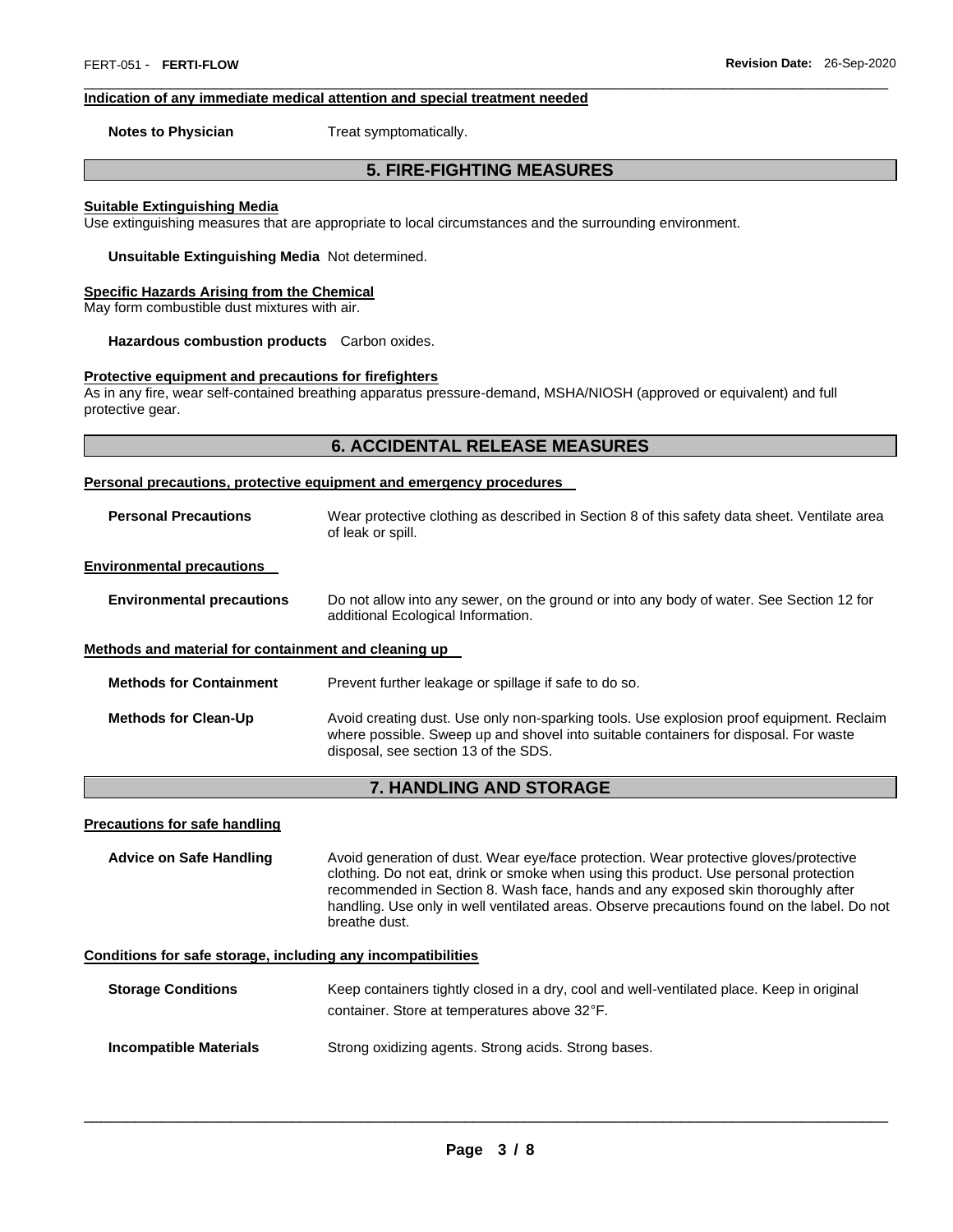### \_\_\_\_\_\_\_\_\_\_\_\_\_\_\_\_\_\_\_\_\_\_\_\_\_\_\_\_\_\_\_\_\_\_\_\_\_\_\_\_\_\_\_\_\_\_\_\_\_\_\_\_\_\_\_\_\_\_\_\_\_\_\_\_\_\_\_\_\_\_\_\_\_\_\_\_\_\_\_\_\_\_\_\_\_\_\_\_\_\_\_\_\_ **8. EXPOSURE CONTROLS/PERSONAL PROTECTION**

### **Exposure Guidelines**

| <b>Chemical name</b>          | <b>ACGIH TLV</b>                          | <b>OSHA PEL</b>                           | <b>NIOSH IDLH</b>                     |
|-------------------------------|-------------------------------------------|-------------------------------------------|---------------------------------------|
| Zinc Oxide                    | STEL: 10 mg/m <sup>3</sup> respirable     | TWA: $5 \text{ mg/m}^3$ fume              | IDLH: $500 \text{ mg/m}^3$            |
| 1314-13-2                     | particulate matter                        | TWA: 15 $mq/m3$ total dust                | Ceiling: $15 \text{ mg/m}^3$ dust     |
|                               | TWA: $2 \text{ mg/m}^3$ respirable        | TWA: $5 \text{ mg/m}^3$ respirable        | TWA: $5 \text{ mg/m}^3$ dust and fume |
|                               | particulate matter                        | fraction                                  | STEL: $10 \text{ mg/m}^3$ fume        |
|                               |                                           | (vacated) TWA: $5 \text{ mg/m}^3$ fume    |                                       |
|                               |                                           | (vacated) TWA: 10 mg/m <sup>3</sup> total |                                       |
|                               |                                           | dust                                      |                                       |
|                               |                                           | (vacated) TWA: $5 \text{ mg/m}^3$         |                                       |
|                               |                                           | respirable fraction                       |                                       |
|                               |                                           | (vacated) STEL: 10 mg/m <sup>3</sup> fume |                                       |
| Manganese Sulfate Monohydrate | TWA: 0.02 mg/m <sup>3</sup> Mn respirable | (vacated) Ceiling: $5 \text{ mg/m}^3$     | IDLH: 500 mg/m $3$ Mn                 |
| 10034-96-5                    | particulate matter                        | Ceiling: $5 \text{ mg/m}^3 \text{ Mn}$    | TWA: 1 mg/m <sup>3</sup> Mn           |
|                               | TWA: 0.1 mg/m <sup>3</sup> Mn inhalable   |                                           | STEL: $3 \text{ mq/m}^3$ Mn           |
|                               | particulate matter                        |                                           |                                       |
| Sucrose                       | TWA: $10 \text{ mg/m}^3$                  | TWA: 15 mg/m <sup>3</sup> total dust      | TWA: 10 mg/m $3$<br>total dust        |
| $57 - 50 - 1$                 |                                           | TWA: $5 \text{ mg/m}^3$ respirable        | TWA: 5 mg/m $^3$<br>respirable dust   |
|                               |                                           | fraction                                  |                                       |
|                               |                                           | (vacated) TWA: 15 mg/m <sup>3</sup> total |                                       |
|                               |                                           | dust                                      |                                       |
|                               |                                           | (vacated) TWA: $5 \text{ mg/m}^3$         |                                       |
|                               |                                           | respirable fraction                       |                                       |

*NIOSH IDLH Immediately Dangerous to Life or Health* 

### **Appropriate engineering controls**

| <b>Engineering Controls</b>     | Maintain eye wash fountain and quick-drench facilities in work area.                                                                                                                                                                                                                                                           |
|---------------------------------|--------------------------------------------------------------------------------------------------------------------------------------------------------------------------------------------------------------------------------------------------------------------------------------------------------------------------------|
|                                 | Individual protection measures, such as personal protective equipment                                                                                                                                                                                                                                                          |
| <b>Eve/Face Protection</b>      | Safety glasses as a minimum for protection. Refer to 29 CFR 1910.133 for eye and face<br>protection regulations.                                                                                                                                                                                                               |
| <b>Skin and Body Protection</b> | Wear protective gloves and protective clothing. Refer to 29 CFR 1910.138 for appropriate<br>skin and body protection.                                                                                                                                                                                                          |
| <b>Respiratory Protection</b>   | If necessary, wear a MSHA/NIOSH-approved respirator. Refer to 29 CFR 1910.134 for<br>respiratory protection requirements.                                                                                                                                                                                                      |
|                                 | General Hygiene Considerations Avoid contact with skin, eyes and clothing. After handling this product, wash hands before<br>eating, drinking, or smoking. If contact occurs, remove contaminated clothing. If needed,<br>take first aid action shown on section 4 of this SDS. Launder contaminated clothing before<br>reuse. |

### **9. PHYSICAL AND CHEMICAL PROPERTIES**

### **Information on basic physical and chemical properties**

| <b>Physical state</b>          | Solid          |                            |       |
|--------------------------------|----------------|----------------------------|-------|
| Appearance                     | Powder         | Odor                       | Mild  |
| Color                          | Not determined | <b>Odor Threshold</b>      | Not o |
| <b>Property</b>                | <b>Values</b>  | • Method<br><b>Remarks</b> |       |
| рH                             | Not determined |                            |       |
| Melting point / freezing point | Not determined |                            |       |
| Boiling point / boiling range  | Not determined |                            |       |
| <b>Flash point</b>             | Not determined |                            |       |

**Odor Threshold Not determined**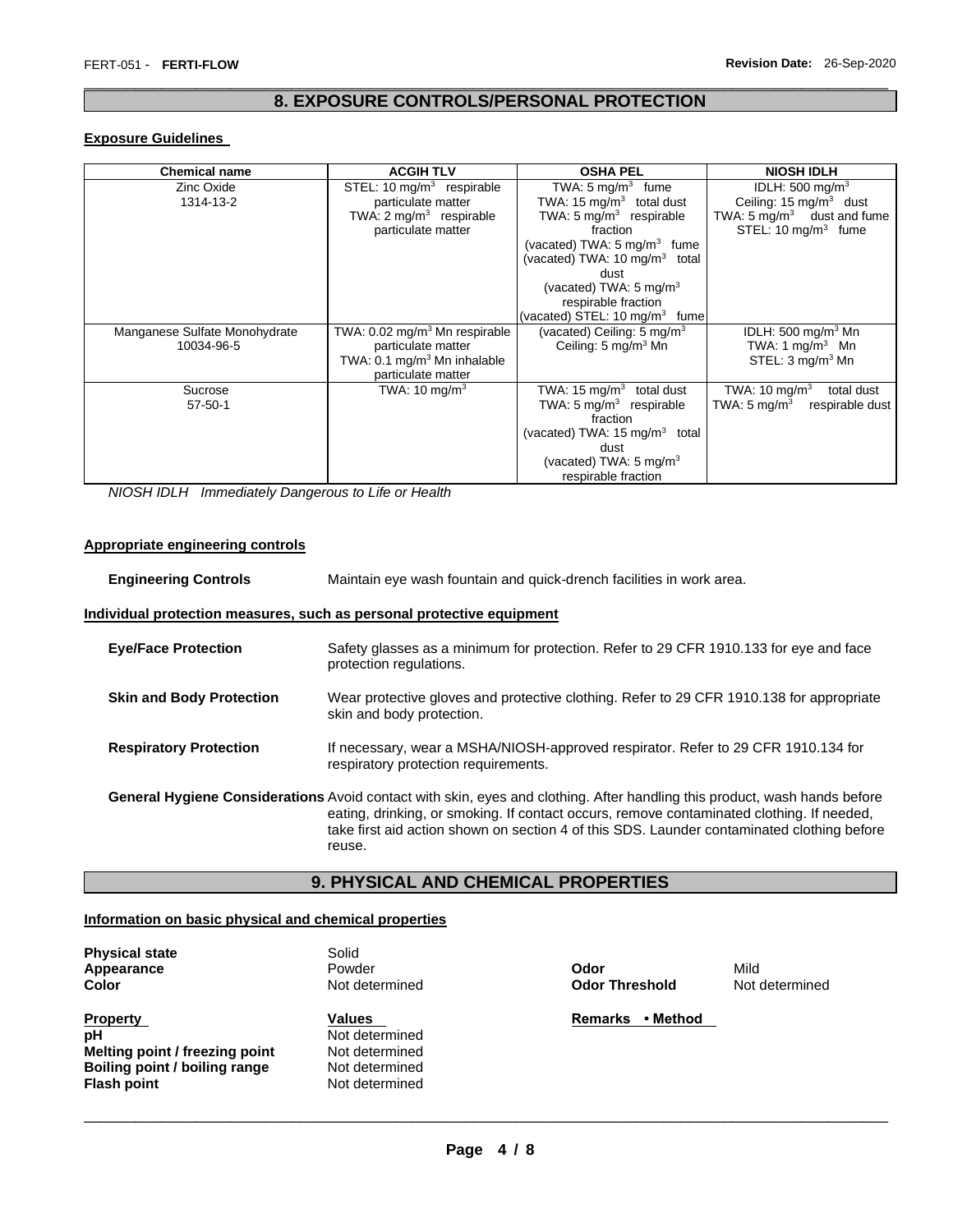| <b>Evaporation Rate</b>                   | Not determined                               |
|-------------------------------------------|----------------------------------------------|
| <b>Flammability (Solid, Gas)</b>          | Not determined                               |
| <b>Flammability Limit in Air</b>          |                                              |
| Upper flammability or explosive<br>limits | Not determined                               |
| Lower flammability or explosive<br>limits | Not determined                               |
| <b>Vapor Pressure</b>                     | Not determined                               |
| <b>Vapor Density</b>                      | Not determined                               |
| <b>Relative Density</b>                   | Not determined                               |
| <b>Water Solubility</b>                   | Soluble in water                             |
| Solubility in other solvents              | Not determined                               |
| <b>Partition Coefficient</b>              | Not determined                               |
| <b>Autoignition temperature</b>           | Not determined                               |
| Decomposition temperature                 | Not determined                               |
| <b>Kinematic viscosity</b>                | Not determined                               |
| <b>Dynamic Viscosity</b>                  | Not determined                               |
| <b>Explosive Properties</b>               | May form combustible dust mixtures with air. |
| <b>Oxidizing Properties</b>               | Not determined                               |

### **10. STABILITY AND REACTIVITY**

### **Reactivity**

Not reactive under normal conditions.

### **Chemical stability**

Stable under recommended storage conditions.

### **Possibility of hazardous reactions**

None under normal processing.

### **Conditions to Avoid**

Keep out of reach of children. Avoid generation of dust. Heat, flames and sparks. Sources of ignition.

### **Incompatible materials**

Strong oxidizing agents. Strong acids. Strong bases.

### **Hazardous decomposition products**

None known based on information supplied.

## **11. TOXICOLOGICAL INFORMATION**

### **Information on likely routes of exposure**

| <b>Product Information</b> |                                                                                      |
|----------------------------|--------------------------------------------------------------------------------------|
| <b>Eye Contact</b>         | Causes serious eye damage.                                                           |
| <b>Skin Contact</b>        | Prolonged contact may cause redness and irritation.                                  |
| <b>Inhalation</b>          | May cause irritation if inhaled.                                                     |
| Ingestion                  | May cause nausea, vomiting, stomach ache, and diarrhea. May be harmful if swallowed. |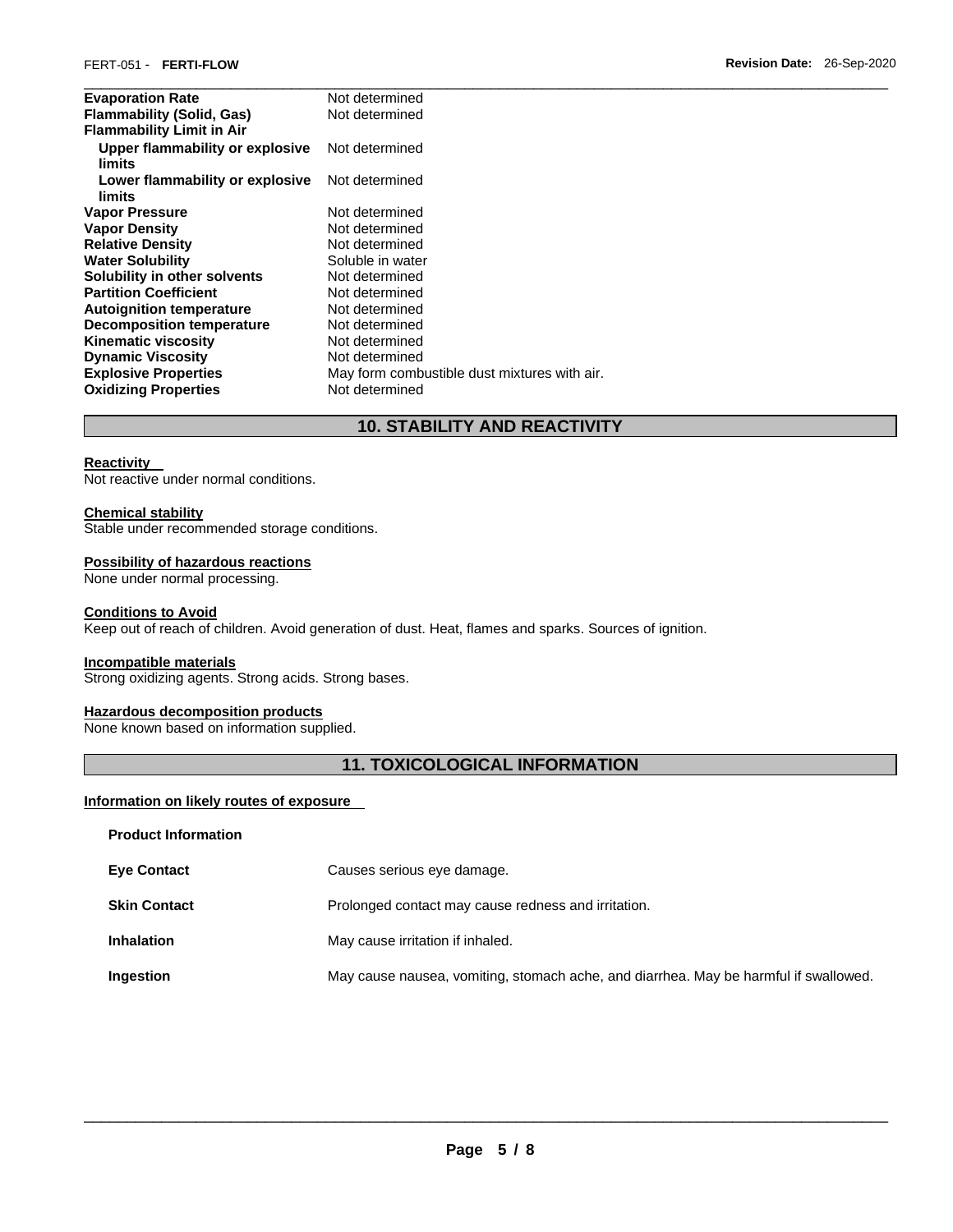### **Component Information**

| <b>Chemical name</b> | Oral LD50              | <b>Dermal LD50</b> | <b>Inhalation LC50</b> |
|----------------------|------------------------|--------------------|------------------------|
| Zinc Oxide           | > 5000 mg/kg<br>(Rat)  |                    |                        |
| 1314-13-2            |                        |                    |                        |
| Sucrose              | (Rat)<br>= 29700 mg/kg |                    |                        |
| $57 - 50 - 1$        |                        |                    |                        |

\_\_\_\_\_\_\_\_\_\_\_\_\_\_\_\_\_\_\_\_\_\_\_\_\_\_\_\_\_\_\_\_\_\_\_\_\_\_\_\_\_\_\_\_\_\_\_\_\_\_\_\_\_\_\_\_\_\_\_\_\_\_\_\_\_\_\_\_\_\_\_\_\_\_\_\_\_\_\_\_\_\_\_\_\_\_\_\_\_\_\_\_\_

### **Symptoms related to the physical, chemical and toxicological characteristics**

| <b>Symptoms</b> | Please see section 4 of this SDS for symptoms.                                                                                               |  |  |  |
|-----------------|----------------------------------------------------------------------------------------------------------------------------------------------|--|--|--|
|                 | Delayed and immediate effects as well as chronic effects from short and long-term exposure                                                   |  |  |  |
| Carcinogenicity | Based on the information provided, this product does not contain any carcinogens or<br>potential carcinogens as listed by OSHA, IARC or NTP. |  |  |  |

### **STOT - repeated exposure** May cause damage to organs through prolonged or repeated exposure.

### **Numerical measures of toxicity**

**The following values are calculated based on chapter 3.1 of the GHS document** . **Oral LD50** 2,283.30 mg/kg

### **12. ECOLOGICAL INFORMATION**

### **Ecotoxicity**

Toxic to aquatic life with long lasting effects.

### **Component Information**

| <b>Chemical name</b> | Algae/aguatic plants | Fish                             | Crustacea |
|----------------------|----------------------|----------------------------------|-----------|
| Zinc Oxide           |                      | 1.55: 96 h Danio rerio mg/L LC50 |           |
| 1314-13-2            |                      | static                           |           |

### **Persistence/Degradability**

Not determined.

### **Bioaccumulation**

There is no data for this product.

#### **Mobility** Not determined

### **Other Adverse Effects**

Not determined

### **13. DISPOSAL CONSIDERATIONS**

### **Waste Treatment Methods**

| <b>Disposal of Wastes</b>     | Disposal should be in accordance with applicable regional, national and local laws and<br>regulations. |
|-------------------------------|--------------------------------------------------------------------------------------------------------|
| <b>Contaminated Packaging</b> | Disposal should be in accordance with applicable regional, national and local laws and<br>regulations. |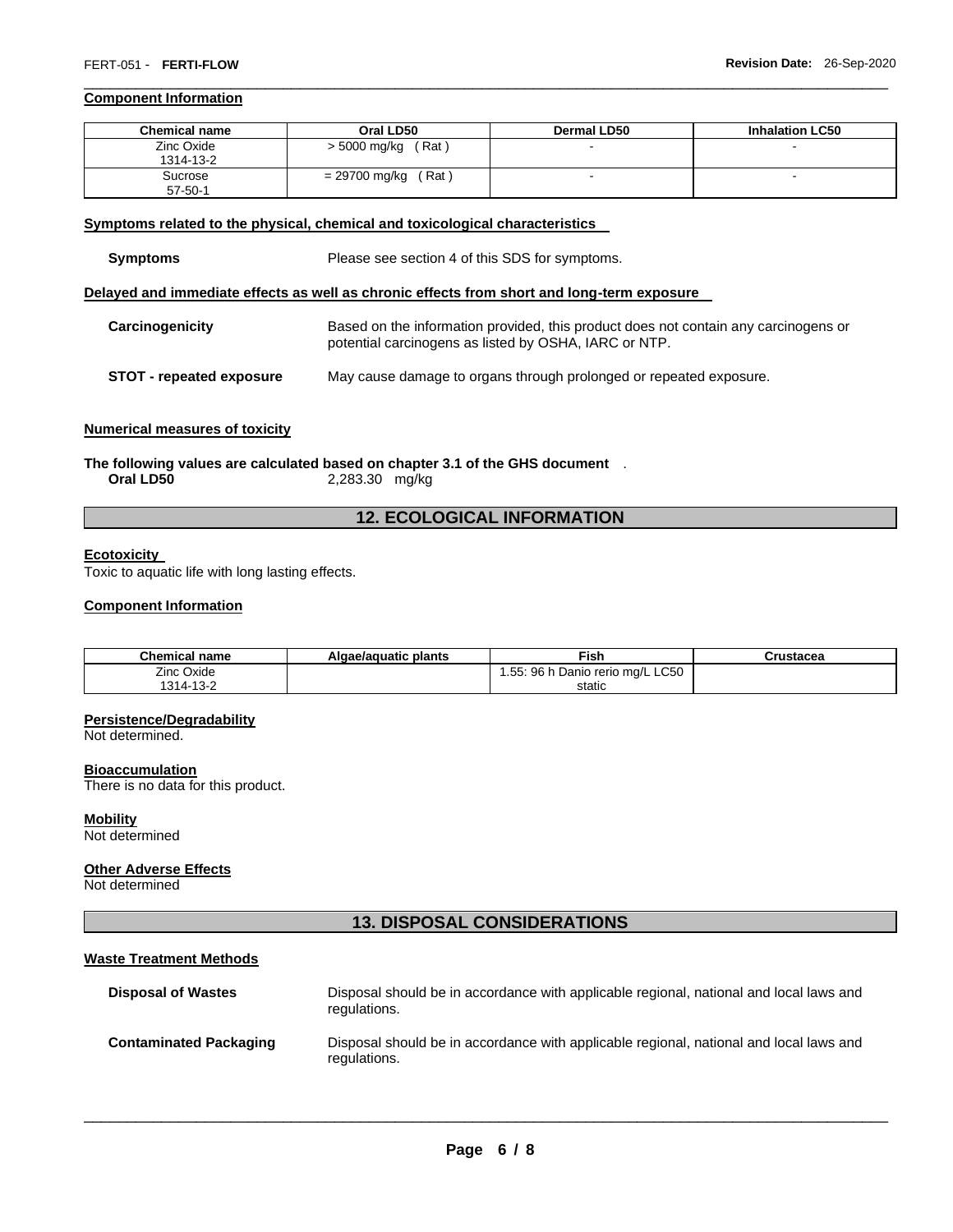#### **California Hazardous Waste Status**

| <b>Chemical name</b>      | California Hazardous Waste Status |
|---------------------------|-----------------------------------|
| Zinc Oxide<br>1314-13-2   | Toxic                             |
| Zinc sulfate<br>7446-19-7 | Toxic                             |

\_\_\_\_\_\_\_\_\_\_\_\_\_\_\_\_\_\_\_\_\_\_\_\_\_\_\_\_\_\_\_\_\_\_\_\_\_\_\_\_\_\_\_\_\_\_\_\_\_\_\_\_\_\_\_\_\_\_\_\_\_\_\_\_\_\_\_\_\_\_\_\_\_\_\_\_\_\_\_\_\_\_\_\_\_\_\_\_\_\_\_\_\_

### **14. TRANSPORT INFORMATION**

| <b>Note</b> | Please see current shipping paper for most up to date shipping information, including |  |
|-------------|---------------------------------------------------------------------------------------|--|
|             | exemptions and special circumstances.                                                 |  |

**DOT** Not regulated

### **IATA**

| INIM                        |                                                                                |
|-----------------------------|--------------------------------------------------------------------------------|
| UN number                   | UN3077                                                                         |
| <b>Proper Shipping Name</b> | Environmentally hazardous substances, solid, n.o.s. (Zinc Oxide, Zinc Sulfate) |
| Transport hazard class(es)  | 9                                                                              |
| <b>Packing Group</b>        | Ш                                                                              |
| <b>IMDG</b>                 |                                                                                |
| UN number                   | UN3077                                                                         |
|                             |                                                                                |

| UN number                  | UN3077                                                                         |
|----------------------------|--------------------------------------------------------------------------------|
| Proper Shipping Name       | Environmentally hazardous substances, solid, n.o.s. (Zinc Oxide, Zinc Sulfate) |
| Transport hazard class(es) | 9                                                                              |
| Packing Group              | Ш                                                                              |
| <b>Marine Pollutant</b>    | Yes                                                                            |
|                            |                                                                                |

### **15. REGULATORY INFORMATION**

#### **International Inventories**

| <b>Chemical name</b>             | <b>TSCA TSCA Inventory DSL/NDSL EINECS/ELI</b><br><b>Status</b> | <b>NCS</b> | <b>ENCS</b> | <b>IECSC</b> | <b>KECL</b> | <b>PICCS</b> | <b>AICS</b> |
|----------------------------------|-----------------------------------------------------------------|------------|-------------|--------------|-------------|--------------|-------------|
| Zinc Oxide                       | <b>ACTIVE</b>                                                   |            |             |              |             |              |             |
| Manganese Sulfate<br>Monohydrate |                                                                 |            |             |              |             |              |             |
| Sucrose                          | <b>ACTIVE</b>                                                   |            |             |              |             |              |             |
| Zinc sulfate                     |                                                                 |            |             |              |             |              |             |

#### **Legend:**

*TSCA - United States Toxic Substances Control Act Section 8(b) Inventory* 

*DSL/NDSL - Canadian Domestic Substances List/Non-Domestic Substances List* 

*EINECS/ELINCS - European Inventory of Existing Chemical Substances/European List of Notified Chemical Substances* 

*ENCS - Japan Existing and New Chemical Substances* 

*IECSC - China Inventory of Existing Chemical Substances* 

*KECL - Korean Existing and Evaluated Chemical Substances* 

*PICCS - Philippines Inventory of Chemicals and Chemical Substances* 

*AICS - Australian Inventory of Chemical Substances* 

#### **US Federal Regulations**

### **CERCLA**

This material, as supplied, does not contain any substances regulated as hazardous substances under the Comprehensive Environmental Response Compensation and Liability Act (CERCLA) (40 CFR 302) or the Superfund Amendments and Reauthorization Act (SARA) (40 CFR 355).